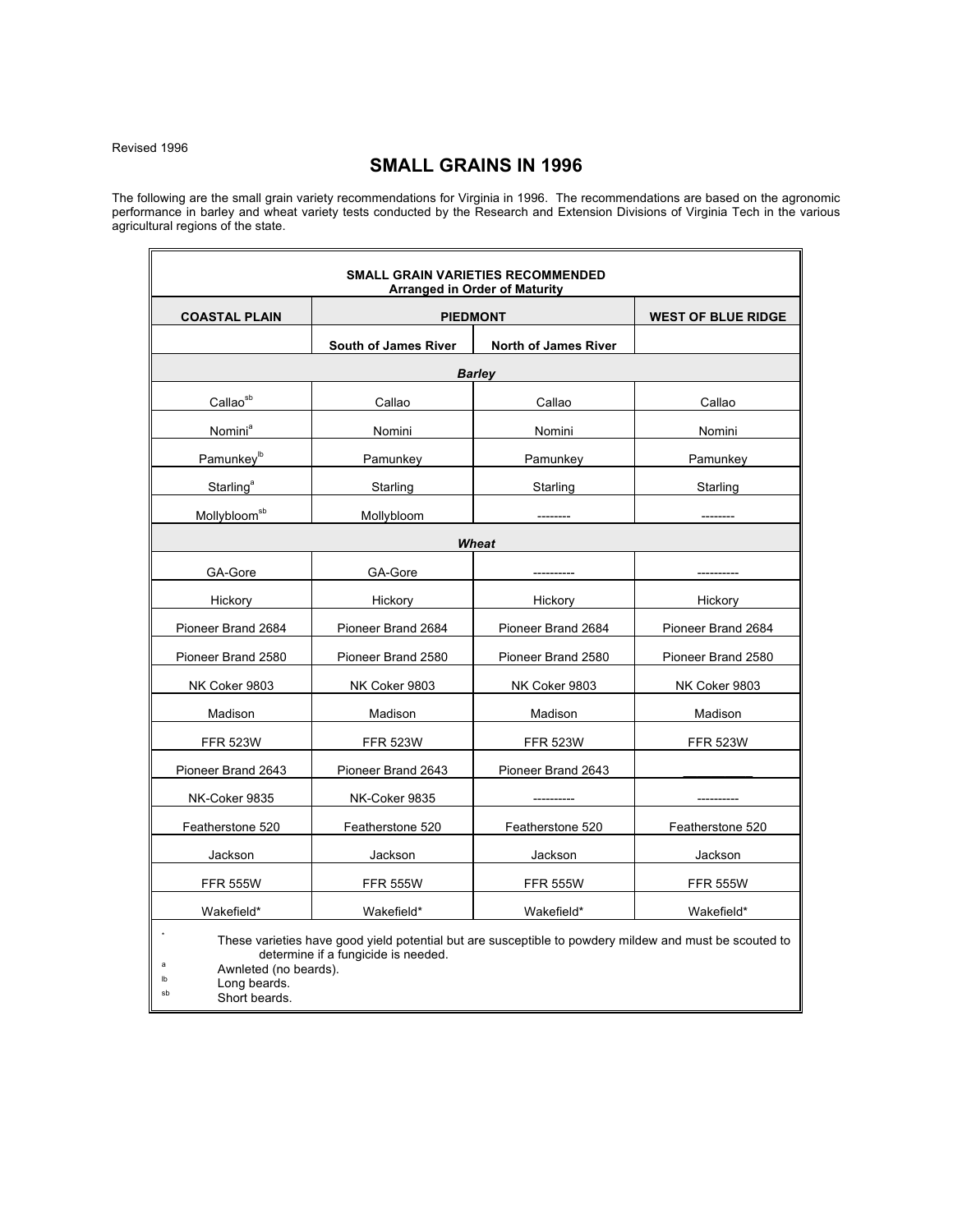## **COMMERCIAL BARLEY ENTRIES**

University of Georgia, GA Station, 1109 Experiment Street, Griffin, GA 30223 - Venus, GA-Luttrell. North Carolina State University and North Carolina Crop Improvement Association, 3709 Hillsborough Street, Raleigh, NC 27607 - Anson, Boone, Mollybloom and Mulligan.

Pennsylvania State University, Department of Agronomy, University Park, PA 16802 - Pennbar 66.

Virginia Tech and Virginia Crop Improvement Association, 9142 Atlee Station Road, Mechanicsville, VA 23111 - Callao, Nomini, Pamunkey, Starling and Wysor.

## **COMMERCIAL WHEAT ENTRIES**

Agripro Seeds, Inc., PO Box 2962, Shawnee Mission, KS 66201-1362 - Clemens, Elkhart, Foster, Hickory, Mason, and Sawyer. Featherstone Seed Company, 13941 Genito Road, Amelia, VA 23002 - Featherstone 520

University of Georgia, GA Station, 1109 Experiment Street, Griffin, GA 30223 - GA-Gore, GA-Dozier, GA-Stuckey, and Morey. Certified seed of GA-Gore is being produced in Virginia.

Hoffman Seeds, Inc., 144 Main Street, Landisville, PA 17538 - Hoffman 14, Hoffman 95, and Hoffman 89.

Kentucky-American Seeds, Inc., PO Box 1104, Hopkinsville, KY 42240 - Patriot.

Novartis Seeds, Inc., Box 340, Hartsville, SC 29550 - NK Coker 9663, NK Coker 9803, NK Coker 9835, and NK Coker 9904.

Pioneer Hibred International, Inc., Eastern Division, Tipton, IN 47072 - Pioneer Brand 2580, Pioneer Brand 2643, Pioneer Brand 2552, Pioneer Brand 2684, Pioneer Brand 2568, and Pioneer Brand 2691.

Resource Seeds, Inc., 2355 Rice Pike, Union, KY 41091 - Trical 498 (triticale).

Southern States Cooperative, PO Box 26234, Richmond, VA 23260 - FFR 555W, FFR 502W, FFR 568W, and FFR 523W.

Virginia Tech and Virginia Crop Improvement Association, 9142 Atlee Station Road, Mechanicsville, VA 23111 - Massey, Saluda, Madison, Wakefield and Jackson.

Appreciation is expressed to the Virginia Small Grains Check-Off Program for financial support of this research and the Virginia Extension variety evaluation program.

Conducted and summarized by the following Virginia Tech employees: Dr. Daniel E. Brann, Extension Agronomist, Grains; Dr. Carl Griffey, Small Grains Breeder; Ms. Elizabeth Rucker Bender, Research Associate; Mr. Harry Behl, Agricultural Supervisor; Dr. Modan Das, Research Associate; Mr. Tom Pridgen, Research Associate; and Mrs. Judy Keister, Secretary Senior.

Location Supervisors: Mr. Tom Custis and Dr. Bob Baldwin (Painter); Mr. Bobby Ashburn (Holland); Mr. Mark Vaughn, Mr. Bill Sisson, and Mr. Lynn Barrack (Warsaw); Mr. Bill Wilkinson III and Mr. Bud Wilmouth (Blackstone); Dr. Carl Griffey, Dr. Modan Das, and Mr. Tom Pridgen (Blacksburg); Mr. Bill Brockett, Mr. James Williams, and Mr. Gary Hornbaker (Loudoun); Mr. David Starner and Mr. Denton Dixon (Orange).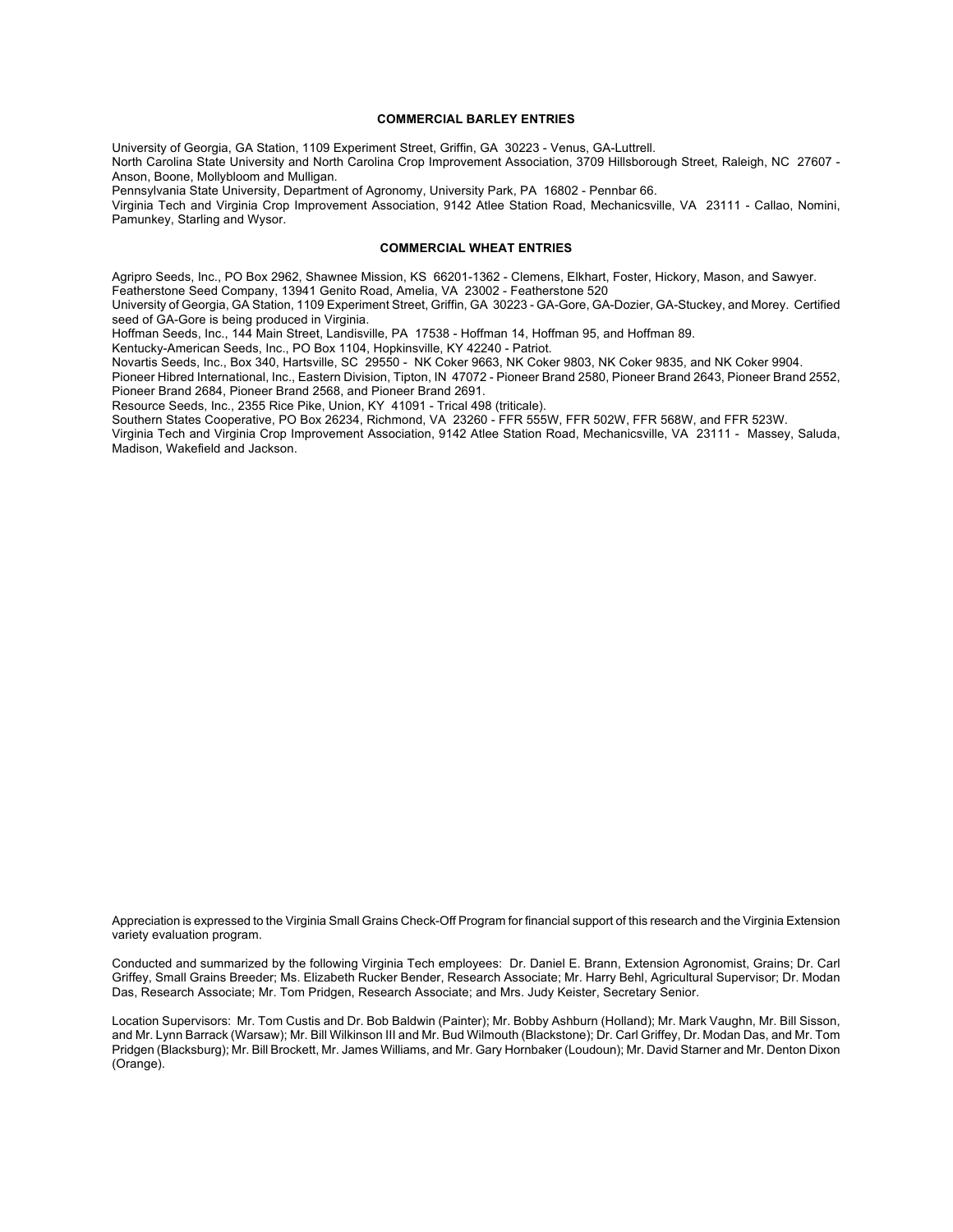## **INTRODUCTION**

The attached tables present results from barley and wheat varietal tests conducted in Virginia in 1995-96. Yield data are given for individual locations; yield and other performance characteristics are averaged over the number of locations indicated. Performance of a given variety often varies widely over locations and years which makes multiple location-year averages a more valid indication of expected performance than data from a single year or location. All tests in 1995-96 were grown in seven inch rows planted at 20 seeds per row foot. The plots were trimmed during the winter to either 9 or 12 feet in length. Details about management practices for barley and wheat are included in the bulletin. The only herbicide used at most locations was Harmony Extra®.

Appreciation is expressed to Agri-Pro Seeds, Featherstone Seed, Inc., Hoffman Seeds, Inc., Kentucky-American Seeds, Inc., Northrup King-Coker, Pioneer Hibred International, Inc., Resource Seeds, Inc., Southern States Cooperative, Virginia Crop Improvement Association and the Virginia Small Grains Check-Off Board for their financial support of the small grains variety testing program at Virginia Tech.

## **BARLEY VARIETIES**

Virginia's climate makes it possible to produce 110+ bu/acre field yields of well-managed barley most seasons. The better barley varieties entered in Virginia Tech tests have averaged above 110 bu/acre over five locations over three years. Variety selection is one of the most important steps toward achieving high yields in an economic and environmentally sound manner.

One of the biggest problems reducing the profitability of barley in Virginia is the continued relatively low price compared to other feed grains. Check-off supported research is being conducted by Dr. Julian Brake of the Department of Animal and Poultry Sciences at Virginia Tech to evaluate the feed value of the newer varieties of barley. This information will be beneficial toward the objective of developing barley varieties that have higher market value than current varieties. The test weight of some of the newer varieties is excellent! Excellent test weight indicates plump kernels.

The importance of Virginia's barley breeding program to the state and region is evident in the yield results. Four of the top five yielding lines in 1995-96 were Virginia Tech varieties or lines. One of these lines was a selection advanced to the state test for the first time in 1995.

Nomini continues to demonstrate its tremendous yield potential. It produced the highest yield of released varieties in 1995-96 and over the two year average at all locations (115 bu/acre). Nomini is early, has moderate test weight, and good disease resistance.

Starling, a relatively new Virginia Tech release, is similar to Nomini in yield, but has less than average test weight. Starling is susceptible to net blotch, but generally has the best disease resistance and "stay green" available in any barley. Starling is about three days later than Nomini, and thus should make an excellent companion barley for those wishing to grow barley for silage. It was added to the recommended list statewide but will likely show its maximum benefit in the piedmont and mountainous areas. Seed of Starling barley should be available to producers in adequate quantities for fall 1996 planting.

GA-Luttrell, a University of Georgia release, has yielded well the past three years, but it has less than average test weight, has tough beards, and is about the same maturity as Nomini. GA-Luttrell has good disease resistance. The program will continue to evaluate the effect of low test weight barley on markets before GA-Luttrell is added to the recommended variety list.

Callao barley will be available to small grains producers for the first time this fall. It has the **BEST** test weight of all barley varieties tested. The test weight of Callao was over 50 lbs/bu at four of the six test locations in 1995 and one location in 1996. Callao barley also has one of the most plump, prettiest kernels ever produced east of the Mississippi. This variety will hopefully help develop new and expanded markets for barley. Callao has yielded well at all locations over years but has been about 5 bu/acre less than Nomini. Callao is about one to two days earlier than Nomini, shorter than average and lodges about like Boone. Callao will require the application of Cerone® to keep it standing to achieve its true yield potential. A lodging rating above 5.0 indicates significant harvest problems. Note that the average lodging score was 7.3 for Callao and 7.5 for Boone. Do not plant Callao barley on high-producing, well-fertilized soils without a plan to apply Cerone®.

Pamunkey, a Virginia Tech release, had a relatively poor year again in 1995-96. Its two- and three-year yields are less than average. Pamunkey has long beards that can be difficult to remove in humid weather until the crop is "truly mature". Some producers had problems in the poor weather harvest season of 1995 getting the combine to adequately remove the beards when harvesting as soon as the grain moisture reached 14 percent. Pamunkey does have excellent test weight.

Mollybloom and Mulligan continue to perform similar to Boone under Virginia conditions. They have yielded less than average, lodged more than average and are relatively late.

The standability of all released barley varieties is greatly improved with the application of Cerone®. Consideration of Cerone® application is recommended when all current barley varieties are fertilized to develop in excess of 100 bu/acre yields. Close cooperation between the barley breeding programs in Virginia and North Carolina and greater communication with current and potential barley markets can hopefully develop a bright future for a premium quality feed grain.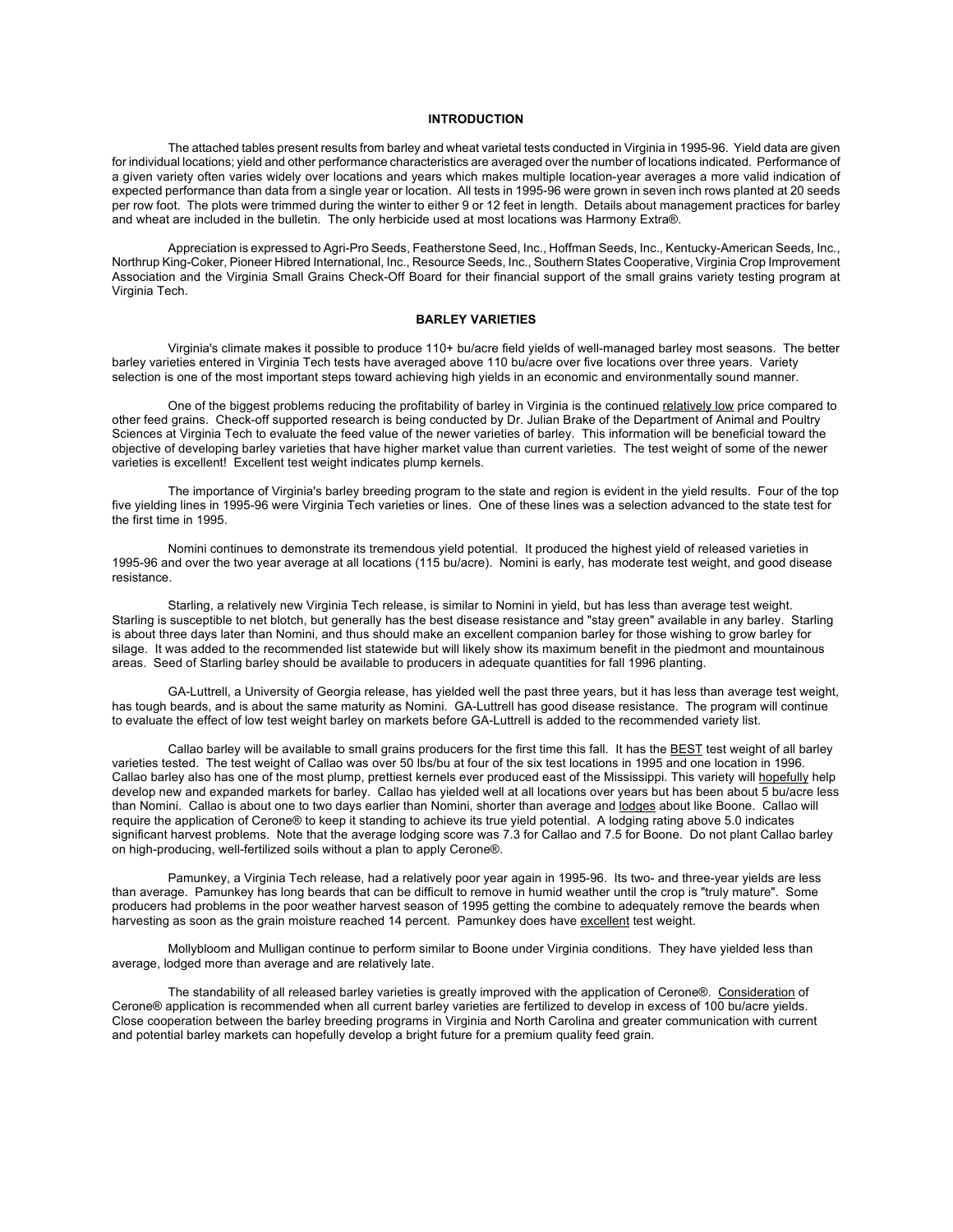# **WHEAT VARIETIES**

The 1995-1996 wheat growing season was COLD and WET from planting through heading. The November-December period was 100 growing degree days less than normal. Colder than normal weather continued through March resulting in wheat starting into the jointing stage with only the main stem or one additional tiller, even on timely planted wheat. Lack of tiller development was the major yield limiting factor in most wheat fields this past season. Leaf and head diseases such as glume blotch and scab were also increased by the wetter than normal conditions. Heading was about a week later than last year but individual varieties headed from six to nine days later than last year.

Virginia Tech's wheat breeding program continues to be successful as shown by the fact that eight of the top ten wheat varieties in the 1996 tests were Virginia Tech lines or varieties. The rest of the good news is that private companies continue to breed wheat varieties that are well adapted to Virginia and produce yields matching the 85-100 bu/acre achieved in these tests.

Wakefield demonstrates its high yield potential when aphid populations and barley yellow dwarf infection are low. Other top yielding varieties include Jackson-B ("-B" means that a variety was tested with Baytan seed treatment). Jackson is a relatively new release from Virginia Tech that averaged five bushels above average. Jackson has excellent test weight, medium height and maturity. Jackson produced above average yields and excellent test weights without application of the growth regulator Cerone®. Jackson will produce high yields on many soil types without significant lodging in most seasons. However, when managed to its full yield potential on highly productive soils, Cerone® should be a part of the management plan. Pioneer Brand 2580-B continues to show its excellent yield potential, good standability and early maturity. This variety has been a consistently high yielder over locations and years.

NK Coker 9663 was new in the test for 1996. It yielded average or significatly above average at all locations and produced 88 bu/acre statewide. NK Coker 9663 has excellent test weight. It is taller than average but has good standability. This variety will be available only to seed growers in the fall of 1996. If it performs as well in the 1997 tests, it will be a good variety for producers who want excellent yields, test weight and relatively high straw yields.

Pioneer Brand 2643-B has yielded above average over the past three years but yielded only average in 1995-96. This variety has excellent yield potential but it did not develop and tiller as rapidly as some of the other varieties in this colder than normal winter. Timely planting MAY dramatically increase yields of this variety. Pioneer Brand 2643-B is the "perfect height" for farmers with conventional cutter bar headers that do not sell straw. It has the best standability of all the wheat varieties tested the past three years and excellent test weight.

FFR 555W-B has had above average yields for the past three years and has been in the top group each year. This variety continues to offer opportunities for producers to achieve high yields from a variety with good standability.

Featherstone 520, a new release by Featherstone Seed, Inc. has yielded well over three years of testing. It has excellent test weight, moderate disease and lodging resistance and medium maturity. Seed should be available to producers this fall.

NK Coker 9835-B has been a good yielding variety the past three years, especially when it is Baytan seed treated. Note that Baytan increased the yield by 13, 7, and 5 bu/acre at Blackstone, Holland and Orange, respectively. This variety is shorter than average to a verage test weight. Varieties such as NK Coker 9803 continue to yield average, has moderate standability, and less than average test weight. above 75 bu/acre in Virginia but newer varieties offer the opportunity to obtain an additional 10 bu/acre with similiar inputs.

Other new and potentially promising varieties for 1996 include FFR 523W-B, AgriPro Foster and AgriPro Mason. FFR 523W-B yielded well at all locations and averaged 81 bu/acre statewide. It is a new Southern States release that is early, short with modeate standability, and less than average test weight. Foster and Mason averaged 83 bu/acre statewide, have moderate test weight, and good to excellent standability.

Earliness is one of the characteristics that all farmers want in at least some wheat acreage. Pioneer Brand 2691-B heads about the same time as FFR 523W-B and Mason. However, visual observations of the plots the past two years indicate that Pioneer Brand 2691-B may be ready to harvest slightly earlier than other varieties tested. Pioneer Brand 2691-B is short, has moderate standability and good disease resistance. Test weight has been less than average.

Hessian Fly has been and is present in many wheat fields in Virginia. It has caused economic damage over the years in southwestern, eastern, and the eastern shore regions of Virginia. Hessian Fly has not been a problem in most fields, most years due to delaying of planting until the first fall frost and POSSIBLY due to moderate to low population pressure. Hessian Fly was identified in the spring of 1996 in a number of fields but especially in wheat fields where wheat was planted following doublecropped wheat with only disking or no-till. Note that this wheat would have been planted in November and 1996 was a colder than normal winter. THE POINTS ARE! Hessian Fly is around in Virginia. The predominant race collected from samples across the state in 1989 and the sample from New Kent County in 1996 show that over 70 percent of our Hessian Fly is biotype L and most of the remainder is biotype D. Research by Dr. Roger Ratcliffe at the USDA-ARS Laboratory at Purdue showed that NONE of the varieties currently grown in Virginia have resistance to Biotype L and only Pioneer Brand 2691-B showed seedling resistance to biotype D. Planting wheat into wheat stubble with reduced tillage is risky! Reduce the probability of general Hessian Fly problems by beginning to plant wheat no earlier than one week before the first fall frost.

The two triticale entries (Trical 498 and NC 91-1085) in the test yielded better than average at most locations and over locations. Trical 498 has produced the top average yield over all locations the past three years (89 bu/acre). Triticales are only sold for feed, but they were tested here for comparison and convenience.